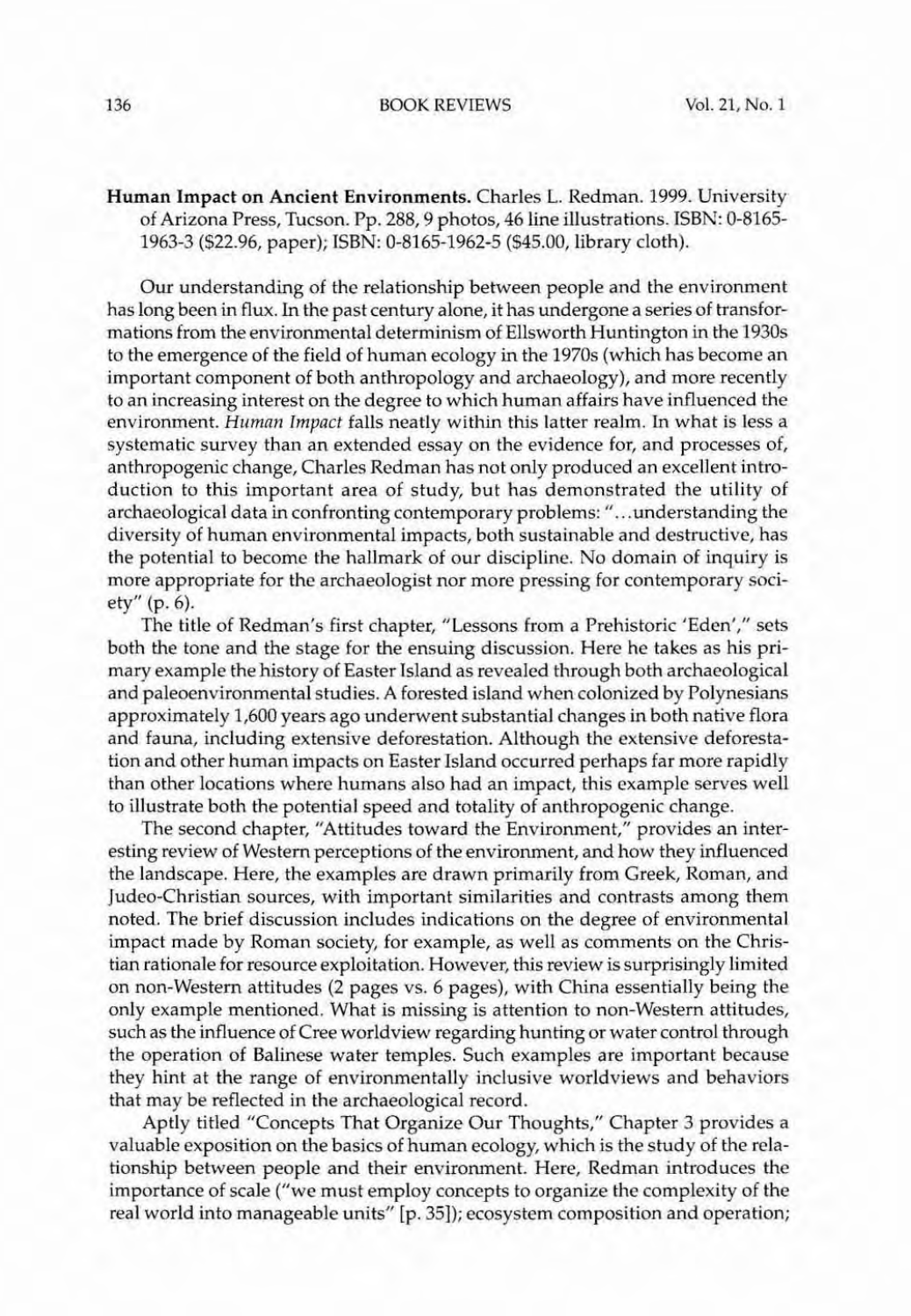and human decision-making. While there are far more detailed expositions elsewhere on each of these themes (e.g., Dincauze 2000), this chapter suffices for the purposes of the volume.

The remainder of the volume explores various aspects of past human-environmental interactions through archaeological examples drawn from around the world. The first of these, "Animal Exploitation: The Prehistoric Loss of Habitat and Biodiversity" (Ch. 4), begins by examining the relationship that humans and animals have had. It then explores three elements of this relationship in terms of human impacts on the environment: extinction, dispersal, and domestication. The discussion on extinctions is thankfully not limited to Pleistocene mega fauna (although this is included from a brief, but comparative global overview), with its primary example an extended discussion of Polynesian colonization and resource harvesting and its effects on avifauna. The expansion of the geographic range of animals, both intentionally and unintentionally influenced or induced by humans, is but one of the factors explored, which can still have far-reaching consequences (e.g., the transport of the Zebra mussels to North American waters).

Redman hits his stride in the next two chapters, "The Impact of Agrarian Systems" and "The Growth of World Urbanism"- topics that he has had long experience with. When he states that, "In looking back over the vast sweep of the human career, there probably is no greater transformation than the introduction of agriculture" (p. 81), he is referring not only to the transformation of human society, but to that of the landscape. Ranging between New World and Old World examples, Redman's discussion on the processes by which agricultural societies developed and their impact on the environment is clear, and his examples are interesting and appropriate. Ample attention is devoted not only to the usual list of settings (e.g., the Middle East, Mesoamerica), but also to the American Southwest. The dynamic relationship between the operation of large-scale societies and their environments is illustrated through both modeling and field investigations. Perhaps due to space restrictions, aspects of these chapters could have been more fully developed. There is, for example, only passing mention of *chinampas* and their impact on the extensive wetlands of Mesoamerica.

The next chapter, "Forces that Grew with Society," addresses the impacts that agricultural systems and environmental conditions had on humans, ranging from the susceptibility of individuals to malaria to the response of populations to a host of population pressures. <sup>11</sup> is the most eclectic chapter of the volume with topics ranging from Thomas Malthus and nutrition, to Mediterranean trade networks, to failed Norse colonies in Greenland. Redman pulls all of these together by noting that the various dimensions of the urban revolution - "population growth, community health, industrial production, trade, and hierarchical government"- not only contribute to social change, but also have significant environmental impacts. This last theme is continued in the final chapter of the volume, "The Past as Prologue," in which the author suggests persuasively that the knowledge that we have obtained through archaeology concerning past urban societies has much to contribute in understanding our own. The questions that he poses - "Is there a natural or 'best' environment?" "Is urban society a sustainable solution?" - are not only important, but exactly the ones we need to be asking today. Throughout